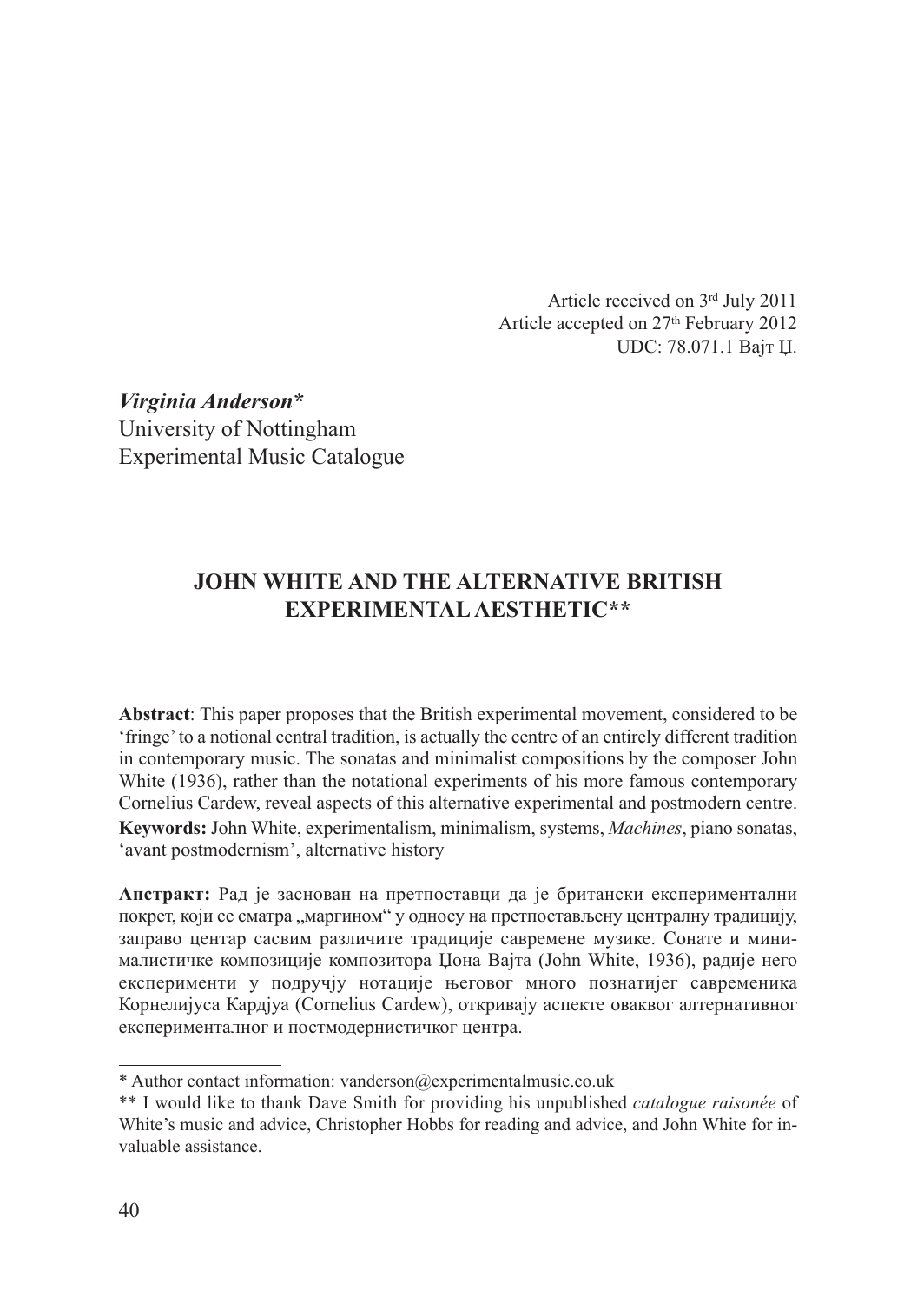**Kључне речи:** Џон Вајт, експериментализам, минимализам, системи, *Maшине* (*Machines*), клавирске сонате, 'аван-посмодернизам', алтернативна историја

British experimental indeterminacy (ca. 1951–1971), along with its postmodern successor (ca. 1967 to the present), $\frac{1}{1}$  is considered to be a 'fringe' movement by some. While American indeterminacy falls under the aegis of American music studies, British experimentalism seems to lie in limbo, too European to be an outpost of American experimentalism and too American in theory to be part of the European tradition. It is 'fringed', like a shawl, at both ends of its geographic influences. Like a shawl has its own weft and warp, British experimentalism has its cultural criteria and aesthetic logic. It has its own mainstream of important composers and its own central history.2 This article will examine one aspect of that history, with a twist.

A history typically features a single, central composer, often the founder of a movement, with his or her students, colleagues and 'fellow travellers' orbiting him or her as satellites. Cornelius Cardew (1936–81), the founder of experimental music in Britain, is, quite rightly, the 'hero' of the experimental story.3 However, John White (1936– ), Cardew's lesser known, but equally important, contemporary, represents the 'alternative' spirit of British experimentalism better than any other composer, including Cardew. White entered the 'normal' British experimental narrative when he performed part of Cardew's great graphic score *Treatise* (1963–67) in May 1965 by reading ascending lines as descending melodies, what Cardew called a '"perverse" interpretation'.4 White invented British process minimalism with his 'Machine' music, becoming a leading figure in a trend within British experimentalism for a literate form of postmodern tonality. Like other postmodern art forms, this movement emphasizes the 'alternative' through ironic reference.5

<sup>1</sup> 'Experimental music' here is that described by Michael Nyman, in *Experimental Music: Cage and Beyond*, Cambridge: CUP, 1999.

<sup>2</sup> The distinction between 'fringe' and 'mainstream' is, admittedly, a mixed metaphor, but it is better than 'fringe' and 'shawl', and kinder than 'mainstream' and 'backwater'.

<sup>3</sup> Histories include John Tilbury (in 'Cornelius Cardew', *Contact* 26 (1983), 4–11, and *Cornelius Cardew: A Life Unfinished*, Matching Tye, Essex, Copula, 2008, and my own *British Experimental Music: Cornelius Cardew and His Contemporaries*, Leicester, Experimental Music Catalogue, 2000 (orig. 1983).

<sup>4</sup> Cornelius Cardew, *Treatise Handbook*, London, Peters, 1971, ix.

<sup>&</sup>lt;sup>5</sup> An account of postmodern traits applicable to White and other British postmodernists is found in Jonathan Kramer, 'The Nature and Origin of Postmodern Music', in *Postmodern Music/Postmodern Thought,* ed. Judy Lochhead and Joseph Auner, New York, Routledge, 2002, 13–26.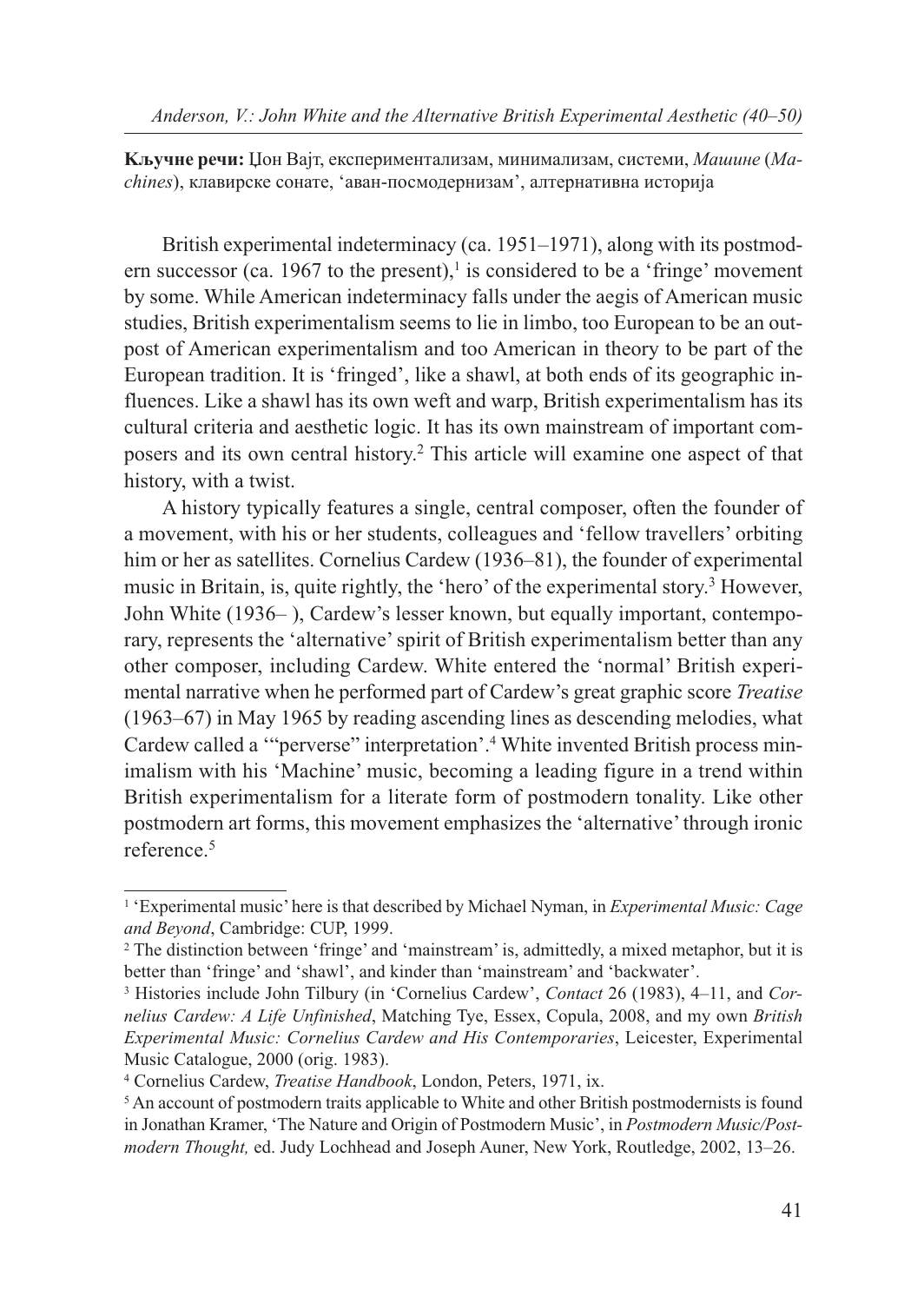Following White and the pianist John Tilbury, Sarah E. Walker calls this group 'The New English Keyboard School', noting that White has been writing piano music in an 'experimental' ironic style at least since 1962.6 However, this experimental style pre-dates White's acknowledged experimental work. White has written elements of 'postmodern' tonality since 1956, before Cardew's first experimental piece in 1960.<sup>7</sup> Conversely, it seems that these 'avant postmodern'<sup>8</sup> sonatas have influenced British experimentalism. John White's distinctive and unorthodox pantheon of influences, as we will see below, creates an alternative history, which is shown through his sonatas and Machines. Finally, White's own attitude to the 'fringe' and mainstream questions whether an alternative mainstream for experimentalism is incompatible with an experimental ethic.

### **John White and His 'Alternative' History**

White was influenced by what Dave Smith called an 'apparently disparate collection of composers from the world of "alternative" musical history'.9 Alkan, Schumann, Busoni, Satie, Reger, Scriabin, Medtner and Bruckner are, perhaps, the abiding influences on White's piano sonatas, but other influences include Messiaen, Rakhmaninov, Kraftwerk and The Residents (the last two are electronic pop ensembles). These influences reflect the eclectic nature of White's postmodernism as well as his personal, alternative aesthetic. They informed White's sonatas as much as British indeterminacy informed his minimalism; both the alternative 'canon' and indeterminacy inform his present-day work.

Born in Berlin in 1936 to an English father and a German mother (the family moved to London in 1939 at the outbreak of war), White has greater genetic ties to Central Europe than many British composers. White is pro-European in his activities and musical tastes and his musical influences are largely European. White naturally should have studied in Continental Europe like many of his contemporaries. Instead, White remained in Britain after his study at the Royal College of Music. As we shall see, White chose not to study elsewhere because of a fascina-

<sup>6</sup> Sarah E. Walker, 'The New English Keyboard School: A Second "Golden Age"', *Leonardo Music Journal*, 11 (2001), 18.

<sup>7</sup> Charles Hamm, in 'Privileging the Moment: Cage, Jung, Synchronicity, Postmodernism', *Journal of Musicology*, 15/2 (1997), 278–289, and elsewhere, shows Cage's 'postmodernism' through elements of discontinuity, but Cage's postmodernism is in a modern experimental language.

<sup>8</sup> David Wright, 'Party Time' [review of Roger Smalley, *John White: Piano Sonatas* (NMC D038, 1996)], *The Musical Times*, 138/1848 (1997), 42.

<sup>9</sup> Dave Smith, 'The Piano Sonatas of John White', *Contact* 21 (1980), 6.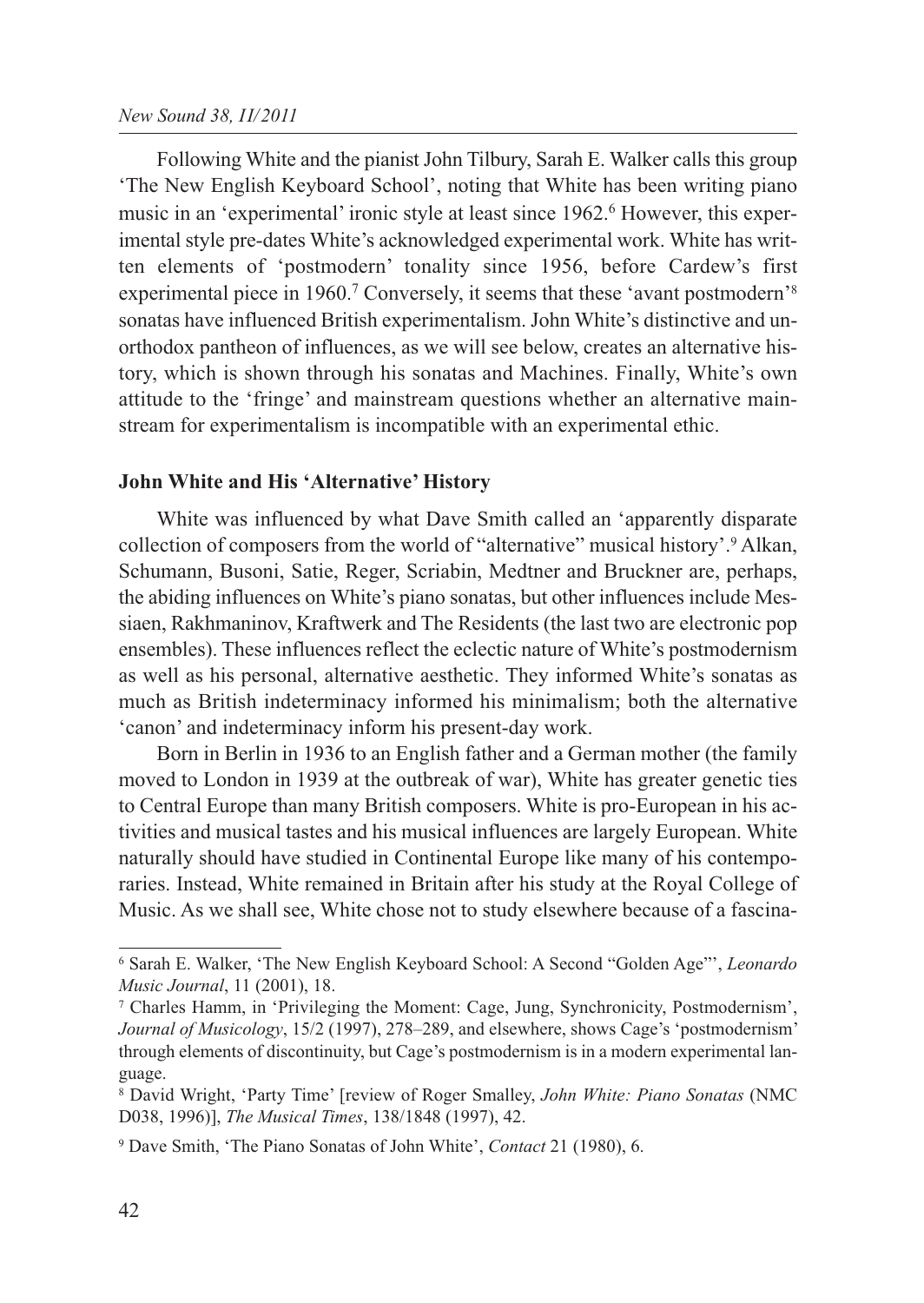tion with what Brian Dennis jokingly called the 'also-rans of musical history'.10 His choice also questions whether the central mainstream is the only path to new European music.

White decided to compose upon hearing Messiaen's *Turangalîla-Symphonie* in its first non-radio London performance on 12 April 1954. 'I was in the half of the audience [that] floated out of the [Royal] Festival Hall six feet above the ground; the other half retired to the lavatory and were sick'.11 By 1956, White wrote the first of his piano sonatas, which reminded at least two reviewers of Messiaen at its first performances.12 He studied composition at the Royal College of Music from 1955–1958 with Bernard Stevens (1916–83) and analysis privately from Elisabeth Lutyens (1906–83). Neither composer seems to have influenced White stylistically. White felt that Lutyens taught him 'analysis and the nuts and bolts of composition, rather than creative composition';13 she used White's piano repertoire as analysis pieces. Stevens, however, had an associational, rather than compositional, influence on White. He gently urged White, unsuccessfully, to write pieces other than 'chorales and arabesques'.<sup>14</sup> More usefully, Stevens also told White about such early twentieth-century composers (who were then out of fashion) as Kaikhosru Sorabji (1892–1988) and Bernard van Dieren (1887–1936), who became part of White's influences.

White's nearest contemporaries, including Alexander Goehr, Peter Maxwell Davies, Harrison Birtwistle, Cornelius Cardew and Richard Rodney Bennett, plus his fellow students at the Royal College of Music, London, studied either in France with Boulez or Messiaen, Italy with Petrassi, or Germany with Stockhausen. White questioned the effect of this step as detrimental to compositional 'facility'.<sup>15</sup> Instead, White became the musical director for the Western Theatre Ballet, founded by Elizabeth West and Peter Darrell in 1957 to create dance with a heightened emphasis on drama (hence the 'Theatre' Ballet), and to provide 'an outlet for new designers, composers and choreographers'.16 White continued to work throughout his life in dance and theatre, and is presently Director of Music at Drama Centre, London. He became professor of composition at the Royal College of Music

<sup>&</sup>lt;sup>10</sup> Brian Dennis, taped interview with author, Egham, Surrey, 13 February 1983.

<sup>&</sup>lt;sup>11</sup> John White, interview by author, London, 7 March 1983.

<sup>12</sup> Felix Aprahamian, Review, *Sunday Times*, 8 March 1959; Anonymous, Review, *Bradford Evening Telegraph and Argus*, 23 December 1960.

<sup>13</sup> White, interview, op. cit., 1983.

<sup>&</sup>lt;sup>14</sup> White, interview, op. cit., 1983.

<sup>&</sup>lt;sup>15</sup> John White, email to author, 21 June 2011.

<sup>16</sup> Annette Massie, 'Elizabeth West and Western Theatre Ballet', *Dance Research: The Journal of the Society for Dance Research*, 6/1 (1988), 46.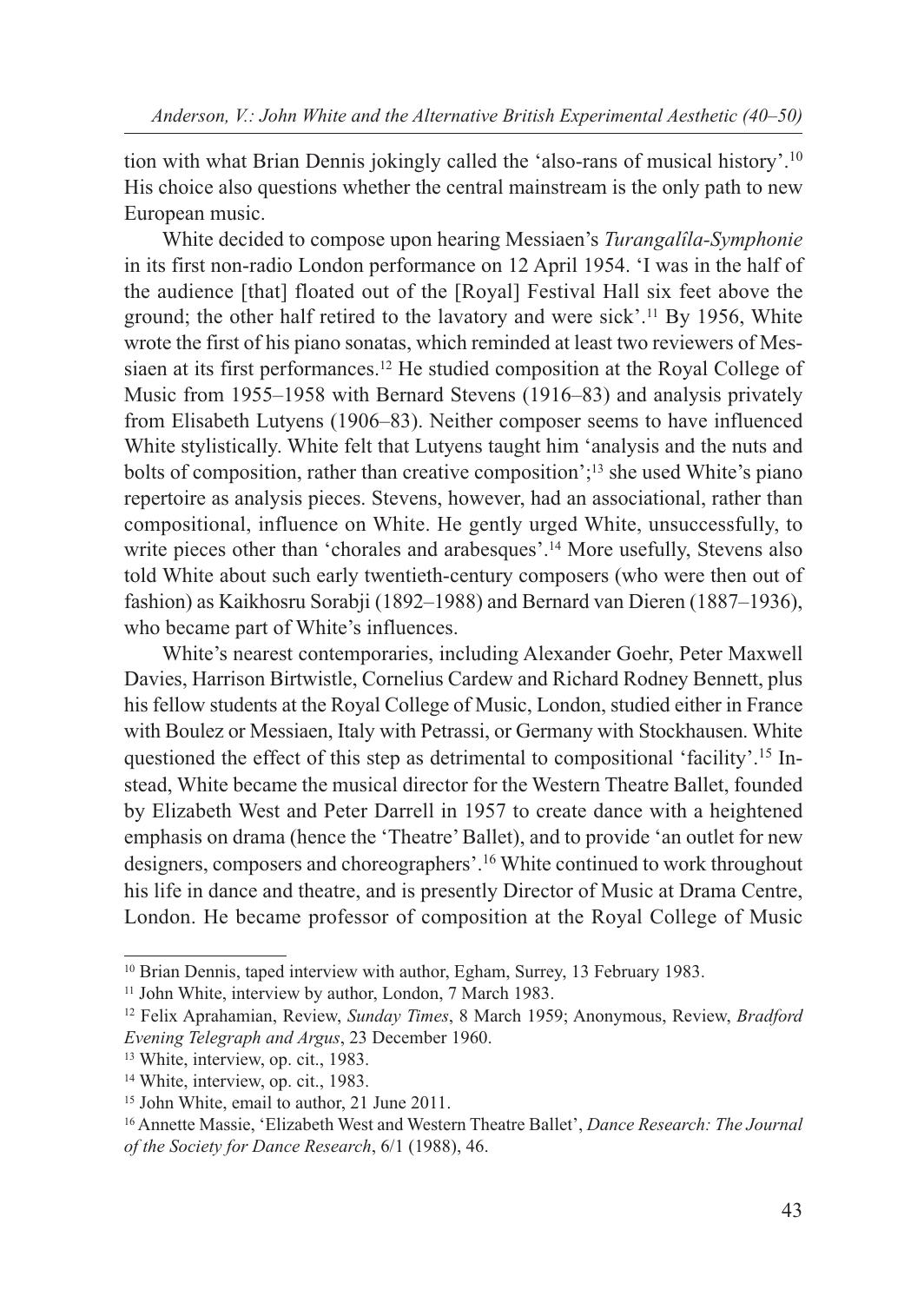(1961–67), proving that despite his unorthodox interests, his gifts as a composer were appreciated. His students included Brian Dennis (1941–1998) and Roger Smalley (1943– ), who, despite White's personal reservations, studied with Stockhausen, Boulez, and Berio.

White's incuriosity about the European avant garde might be blamed on a typical British compositional conservatism, but for his enthusiastic entry into experimental indeterminacy and the alternative 'canon' of his own creation, including his unique approach to the *ne plus ultra* of genres, the symphony. White has written twenty-five symphonies, not for the standard full orchestra, but rather completely different pieces written for a variety of instruments (including organ and six tubas (No. 2, 1965), four symphonies that are consecutive variations of the first (Nos. 3–6, 1981), and 'The Alpine' (No. 18, 1987), for computer and live electronics). However, as they are a more consistent personal genre, White's piano sonatas best exhibit the implications of his alternative canon.

#### **The 'Avant Postmodernism' of White's Piano Sonatas**

White's 173 sonatas are important to his body of work, as they span his entire compositional life. They also are centrally influential to the work of other British experimentalists. The study of sonatas is just as important to White studies as the study of symphonies is to Beethoven studies. White's musical concerns appear in his sonatas, not in a programmatic way, but rather 'like entries in a diary, [reflecting] the musical interests of the moment'.17 Smith wrote that in these sonatas, 'one is likely to encounter a wry humour, the odd "dangerous mood-swing" or an "incomprehensible monument"', in styles from 'anything from subversive conservatism to visionary experimentalism'.18

White's sonatas may be traced, like Cage's *Sonatas and Interludes* (1946– 48), to Domenico Scarlatti. Cage followed Scarlatti's use of terse binary and ternary forms; White's sonatas, although more varied, are similarly brief. Although the First Sonata is in three movements (like a Romantic sonata), most of White's sonatas are only one movement and some of them no more than a few bars long. White's sonatas resemble a diary, in that they are 'semi-private pieces': 'They're the result of perhaps hearing a wonderful performance of the Busoni *Elegies*',19 or other works, and so they change with White's interests and associations. Sonatas Nos. 37–52 (1967–72), for instance, are experimental, reflecting White's work

<sup>17</sup> White, interview, op. cit., 1983.

<sup>&</sup>lt;sup>18</sup> Dave Smith, programme notes for concert of White's sonatas, Schott's recital room, 3 September 2010.

<sup>&</sup>lt;sup>19</sup> White, interview, op. cit., 1983.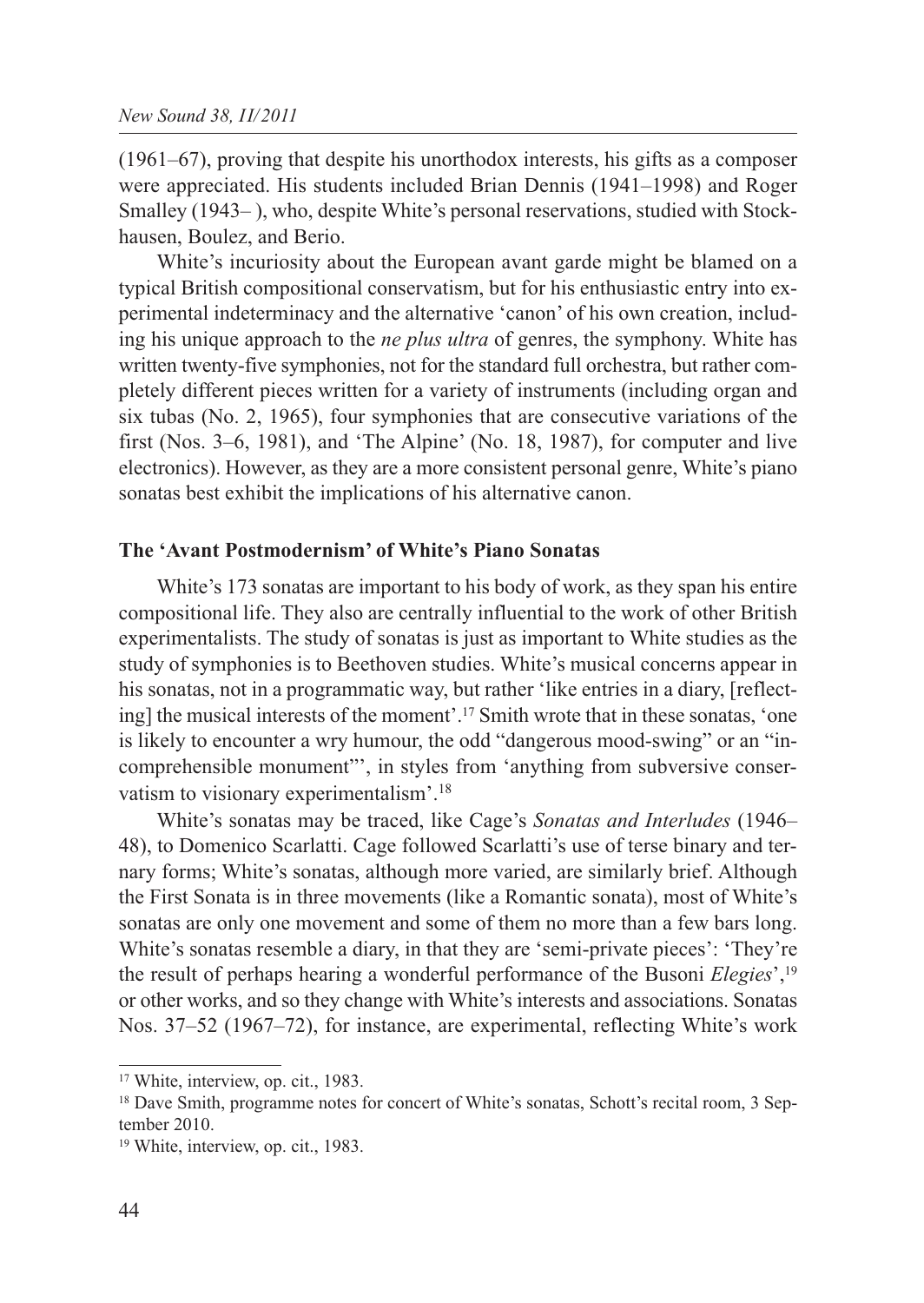*Anderson, V.: John White and the Alternative British Experimental Aesthetic (40–50)*

with Cardew. These sonatas incorporate elements of White's early systems processes (discussed in the next section) and his experiments with notation. Sonata 39 (19 June 1969) contains a durational process affecting three different strands, their notes coloured in red, turquoise and brown.20 Most of White's sources, however, come from his 'enthusiastic absorption with aspects of nineteenth [and early twentieth] century music'.21

White has used the analogy of a 'mental digestive process',<sup>22</sup> resulting in a complex rethinking of musical ideas. He thinks of this process as a kind of discussion.

I see my life in music as being at a party in the company of a lot of extremely interesting and diverse people. I keep encountering new names [including Skalkottas, Lyatoshinsky, Karamanov, Koechlin, and Roslavets], all with something interesting or fun to say.... Some of this rubs off, some just remains in the 'attic', ready to be taken out, dusted down and swung into action.23

This discussion can result in a kind of Ivesian diegeticism (as in *Central Park in the Dark*). White described his 'deliberately non-developmental piece', Sonata 108 (27 July 1983), subtitled 'Reminiscenza di tempo di tango' in a filmic manner.

Where would you hear all these disconnected fragments of bits of tangos? Why, in a Rio de Janeiro bordello, of course! Each room's radio tuned to a different station, audible for a few seconds as the door opened to let a client in or out.<sup>24</sup>

Other sonatas are 'characteristic' pieces. White uses no first-person expression, nor high expressionism of any kind. There is a third-person musical mood: 'a practically physical predilection for a particular kind of sound'.25 White shows a strong preference for triple and compound metre, often reflecting dance or other physical activity. Most sonatas are dedicated to people who have, presumably, inspired them (No. 114 (27 July 1987) was dedicated to this author). White often adds directions reminiscent of the theatre (No. 55 (19 April 1972) reads, 'as if written for strings by Berlioz and conducted by Beecham'), as well as subtitles. As Satie intended, White also intends his directions to be read by the performer alone.

<sup>20</sup> Dave Smith, 'John White: Volume 1, Piano Sonatas'. Unpublished *catalogue raisonée*, to be published by the Experimental Music Catalogue, 2012.

<sup>21</sup> White, quoted in Smith, 'The Piano Sonatas of John White', op. cit*.*, 4.

<sup>22</sup> White, interview, op. cit., 1983.

<sup>23</sup> White, email to author, 10 June 2011.

<sup>&</sup>lt;sup>24</sup> White, email to author, 16 June 2011. Although the tango is Argentine, White's scenario plays out, perversely, in Brazil.

<sup>25</sup> White, interviewed in Smith, 'Piano Sonatas', op. cit., 4.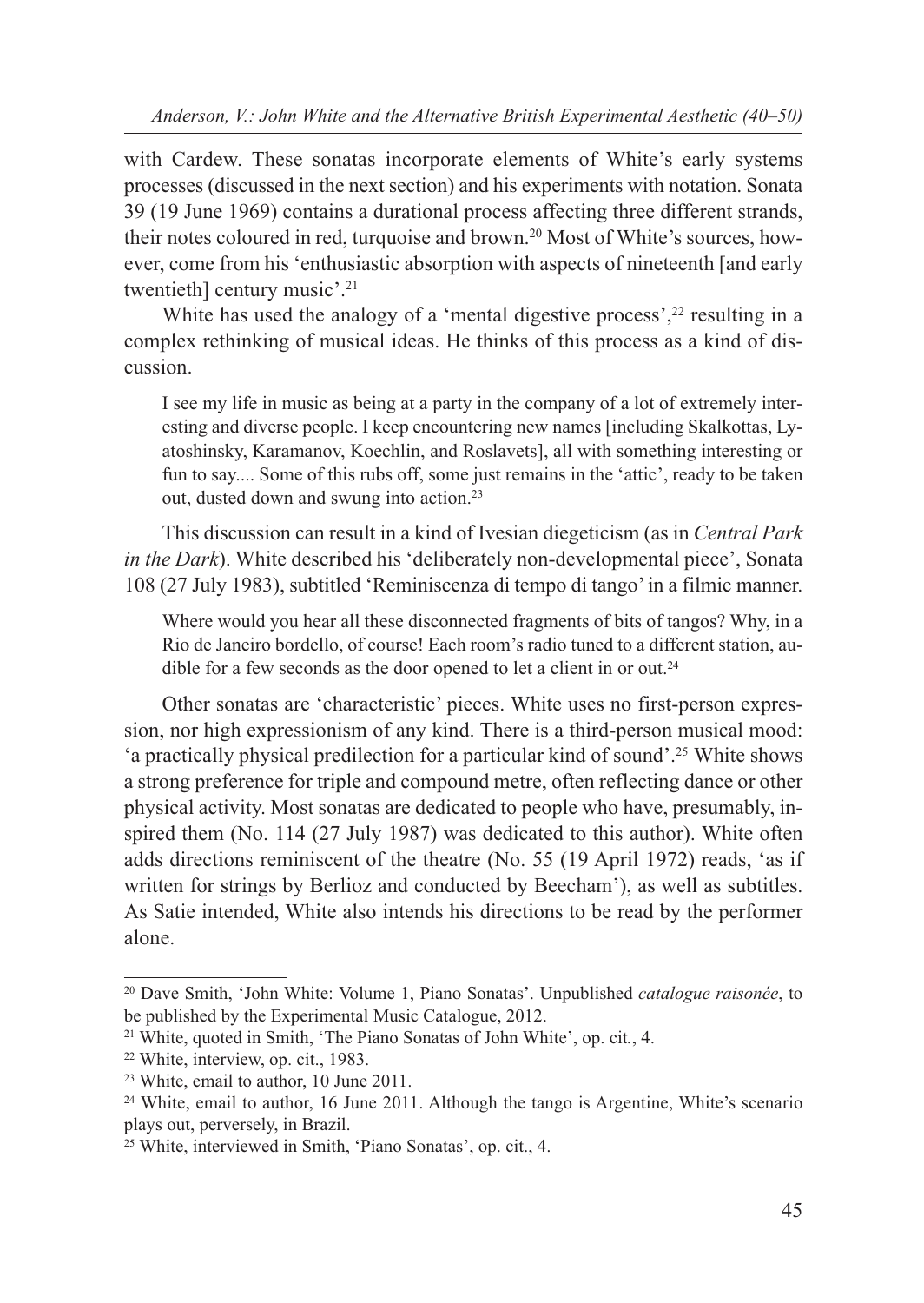#### *New Sound 38, II/2011*

Other British experimental composers share White's 'retrospective'26 focus and love of alternative sources. Gavin Bryars (1943– ), who worked extensively with White in the 1970s, once listed 'Berlioz, Liszt, Schubert, Mahler, Busoni…, Reger, Karg-Elert, Skryabin, Szymanowski, [and] Satie' as his personal influences.27 Brahms will not be found in any of these composers' music in a serious manner. Brahms is satirized in Sonata No. 15 (1962), when 'shades of Brahms and Frank Martin slug it out with Weber for supremacy'.28 White deplored 'the development noise' in Brahms's work;29 Bryars later joked, 'I would like to blow up the entire works of Brahms', in a survey of things to be demolished for the new year.<sup>30</sup>

These composers use genre in a similar manner to White in their own piano music. Christopher Hobbs' (1950– ) Sonatinas include long multi-movement pieces, a joking answer to White's terse sonatas. Dave Smith (1949– ) invented the Piano Concert, single pieces and collections of pieces intended to fill an evening performance. The pieces in collection exhibit interests similar to White, especially titular puns (for Smith, anagrams) and personal dedications. Other composers using a similar approach to piano music include Hugh Shrapnel (1947– ), Benedict Mason in his early music (1954– ), plus some pieces by Brian Dennis, Michael Parsons (1938– ), and Howard Skempton (1947– ).

These compositions exhibit a similar distanced character to that found in White's sonatas: they are 'about' something rather than 'express' something. Only Cardew's political music, and that of Smith and Shrapnel, affects an emotive subject position. Bryars hides or encodes his references as a structural device; a different, albeit related, approach to White's 'digestion' of sources. Although personal, White's sonatas are not isolated from his other music. Ironic, perverse aspects of White's sonatas were also played out in other areas of musical construction, particularly in White's invention of Machines and establishment of British minimalism.

<sup>&</sup>lt;sup>26</sup> One of three 'shades of radicalism' delineated by David Nicholls (the others being 'prospective' (modernist) and 'extraspective' (exotic) influences), in 'Avant-Garde and Experimental Music', in *The Cambridge History of American Music,* ed. Nicholls, Cambridge, Cambridge University Press, 1998, 521.

<sup>27</sup> 'Gavin Bryars [interview], in Paul Griffiths, *New Sounds, New Personalities: British Composers of the 1980s*, London, Faber Music, Ltd., 1985, 158.

<sup>&</sup>lt;sup>28</sup> White, programme note for concert by Ian Lake, Blackheath, 1990, quoted in Sarah E. Walker, op. cit., 18.

<sup>29</sup> White, quoted in Michael Nyman, 'Hearing, Seeing', *Studio International*, 192/984 (1976), 237–8.

<sup>30</sup> Bryars, quoted in David Benedict, 'They'll None of Them be Missed', *The Independent*, 2 January 1995.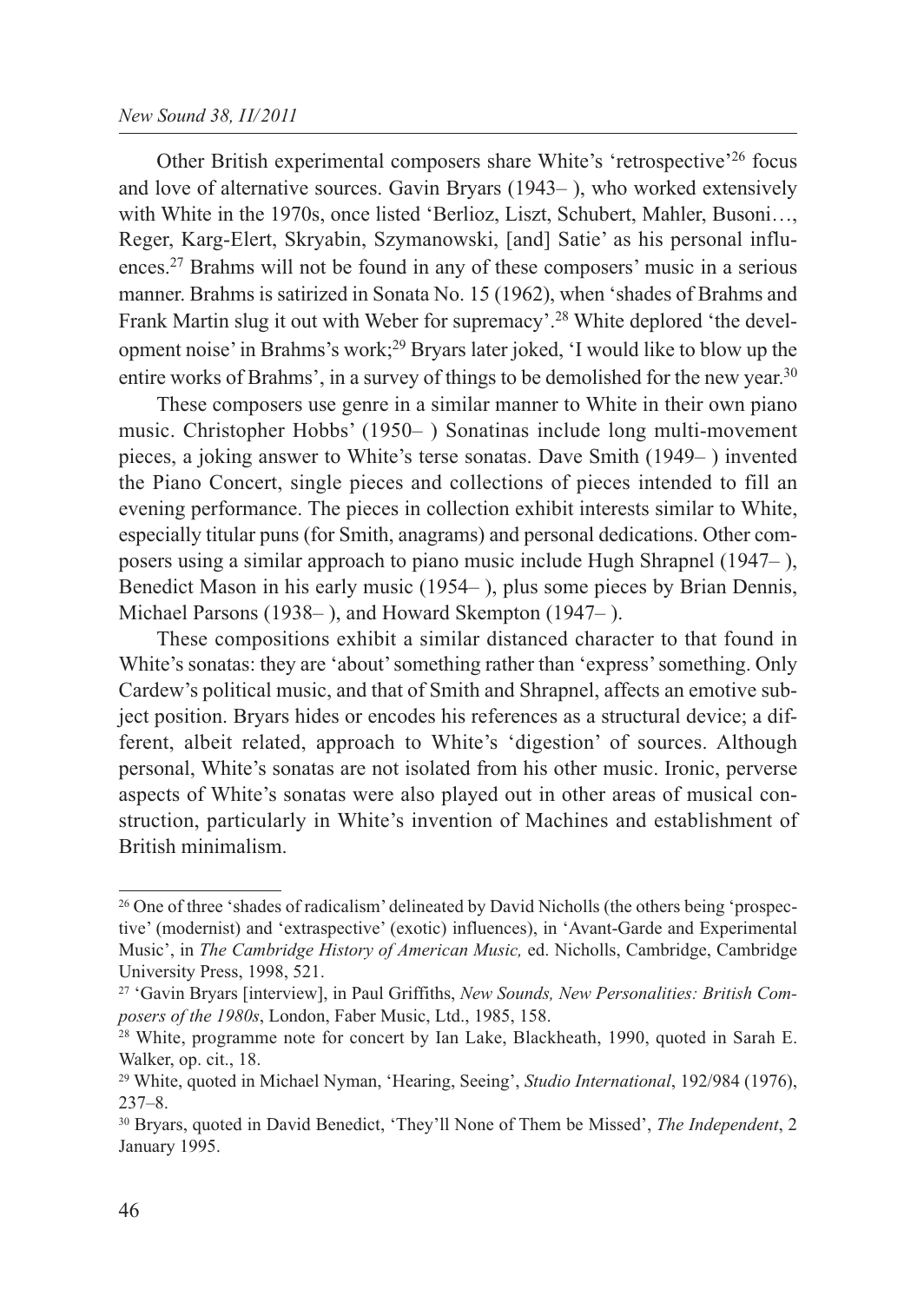#### **Development of British minimalism**

Such a long section on White's avant postmodernism begs the question of the effect White had on 'proper' British experimentalism. To understand this effect, one must understand the way that minimalism and experimentalism overlapped in America and Britain. In America, two types of early experimental minimalism – 'minimal' minimalism, of few events and long silences (Feldman and Young in the late 1950s), and repetitive or 'process' minimalism (Riley and Reich from 1964–65) – arose simultaneously with, and shortly after, experiments in indeterminacy and notation (from ca. 1951–71). Minimalism lasted until around 1976, when other 'postminimal' compositional styles arose. British experimental indeterminacy started with Cardew's break with Stockhausen in 1960, and ended about 1972. Christopher Hobbs's *One Note 1966* may constitute the first 'minimal' minimalist piece. White also began working in 1967 on what would be the first British process minimalism, in which he called his Machines.

When White entered experimental music performance with his 1965 'perverse' interpretation of *Treatise*, <sup>31</sup> he said that he learned much from Cardew, particularly for 'the "driving decisions"' for compositional choices. This gave White, 'that extra dimension to my awareness of music during music's most confused time, which was the '60s'.32 White began with his *Machine for Cello and Tuba* (1968), in which knight's moves on a chessboard indicated the process for the tuba player; the cello, in part, used a process of increasing and decreasing intervals, with occasional use of *pizzicato*. White trialled these processes in his sonatas of the time, including Nos. 37, 38, 41, 46, and 50. Cardew played with White in the premiere and created his own Ode Machines, based on White's work, for Paragraph 5 of his monumental experimental work, *The Great Learning* (1968–71).

From 1969, White held weekly concerts at the New Arts Laboratory, London, for which he wrote Machines. He also wrote Machines for the Promenade Theatre Orchestra (PTO), a four-composer quartet consisting of White, Shrapnel, Hobbs, and Alec Hill. The Arts Lab Machines were played at sight, and therefore had 'easy-to-follow instructions, easy-to-perform musical actions lasting a long time, the result being a sound orientated performance art'.33 Arts Lab Machines use alternative notation for reading or non-reading players; most employ random compositional processes, or 'systems', to determine the event progression, using uncommon instruments, including blown bottles (*Drinking and Hooting Machines*, 1970), swanee whistles (*Swanee Machine*, 1970), or newspapers (*News-*

<sup>31</sup> Cardew, *Treatise Handbook*, London, Peters, 1971, ix.

<sup>32</sup> White, interview, op. cit., 1983.

<sup>33</sup> White, in Smith, 'White — Ensemble Pieces' (unpublished *catalogue raisonée*).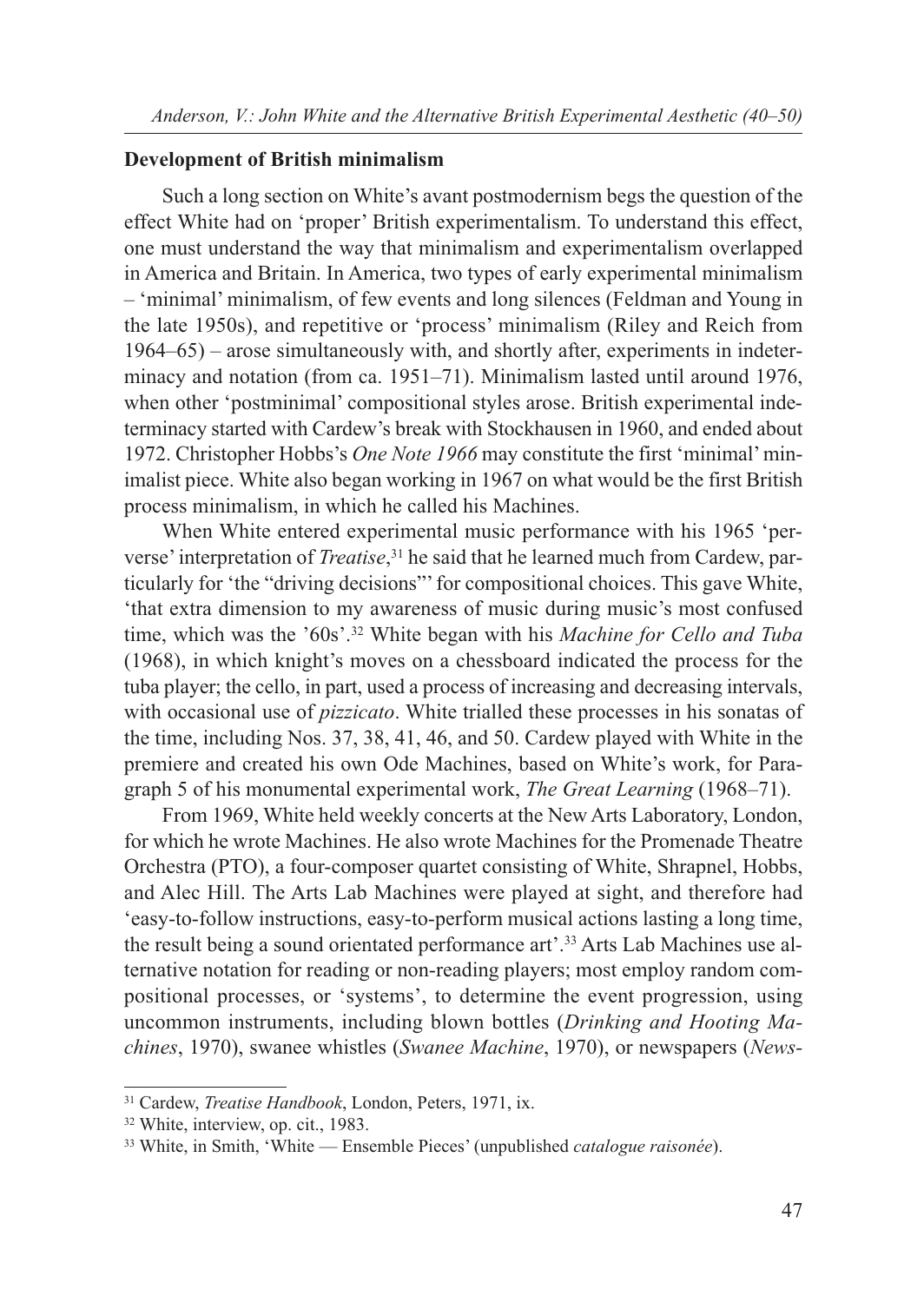*paper Reading Machine*, ca. 1970). *Jew's Harp Machine* (also 1970) requires the players to mouth the phonemes, 'Ging, Gang, Gong, Gung, Hö!' in Machine permutations.

The PTO standard instrumentation consisted of four toy pianos, four reed organs, percussion and additional instruments, for which all members wrote. PTO pieces are technical, often virtuosic, despite the instrumentation. The toy instrument sound, along with 'jolly', even 'silly', titles, is a hallmark of White's music from the late 1960s onward. PTO pieces include White's own category, the 'Gothic', such as *Gothic Chord Machine* (1970), in which Machine processes were applied to thick-textured, heavy bass music (Sonata No. 51 was based on this piece). White also wrote 'readymades', a category associated mainly with Hobbs (and derived from the artist Marcel Duchamp), in which existing music, from Bach to novelty piano pieces, were subjected to systems processes. Other composers include Gavin Bryars, whose best-known piece of this time, *Jesus' Blood Never Failed Me Yet* (1971), is a readymade of a tramp's song, looped and accompanied by orchestra. Machines and other repetitive process music (for instance, Alec Hill's processes for *Large Change* and *Small Change Machines* (1970), borrowed from change-ringing) began about this time to be formally called 'systems' music.

Hobbs and White, working as a duo from 1972–1976, moved from systems processes based on random numbers to 'strict' systems, using number series or permutations. These systems were first applied to duration and played on percussion. Although Parsons and Skempton later used these processes in a duo percussion ensemble, the strict application of numbers to duration alone proved to be a kind of dead end for Hobbs and White, as the resulting pieces, being as strict as serialism, could not be more ascetic.34 Hobbs and White moved in about 1974 to what Michael Parsons called 'empirical' music (a better term would be 'eclectic'), a return to the extended tonal world of White's early sonatas. White returned to systems in the 1980s, using cheap home electronic digital keyboards and other electronic processors. Some of White's later systems are deliberately light (for instance, pieces he released under the '*nom de Rock*' of Eduard Ratt that include such novelty noises as dog barks, pig grunts, and farts). Systems underlie at least fifteen of White's twenty-five symphonies, including the previously mentioned 'Alpine' Symphony. White has therefore two modes of composition, the eclectic and the 'systemic'. Both of these modes celebrate the immediate, the 'jolly', and

<sup>34</sup> Michael Nyman, in 'Against Intellectual Complexity in Music', *October* 13 (1980), 83, claimed that 'systems music in general is related, however distantly, to serialism', but this refers to Young and Reich, who studied and employed actual serial methods in their early minimalism.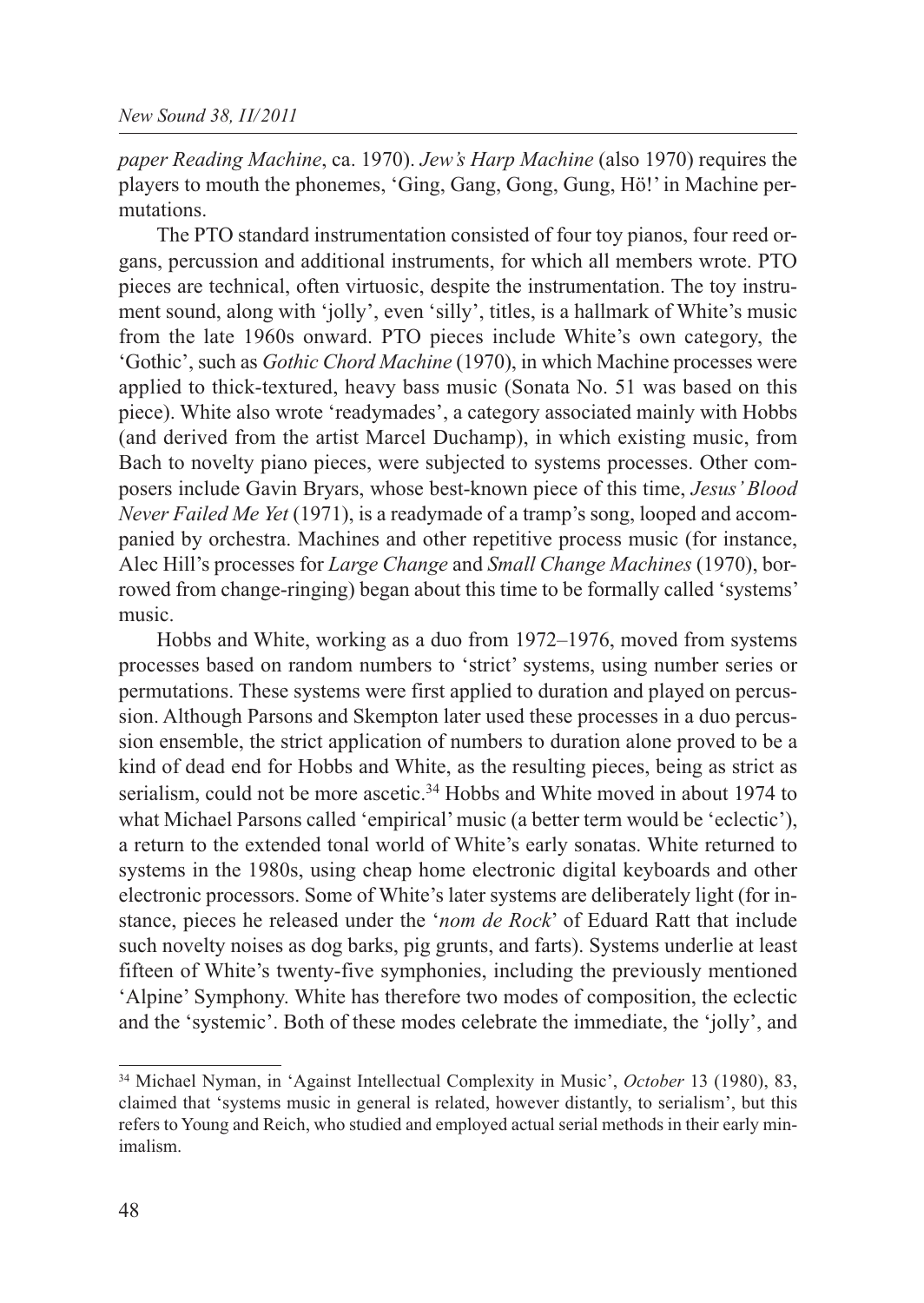the entirely musical narrative, entrenching White's role (as Keith Potter wrote in 1971), as 'the father figure behind the New [i.e., tonal] Music', and 'something of a counterforce in new English music'.35

## **Assessing White's legacy**

In honour of White's seventieth birthday, nine pianists played forty-eight of his sonatas throughout the afternoon and evening of 9 April 2006 at Wilton's Music Hall, London. Such a tribute proves that White has not worked in isolation; its review, calling White the 'guru figure for several generations of young composers',36 shows his centrality to the movement. But this does not tell us whether White is the centre of a fringe, or if he is the centre of an alternate mainstream. When I told him about the 'fringe' theme of this issue, White doubted whether he was 'fringe' or 'mainstream'.

I think there might be debate on whether the definition of Fringe includes an implied ambition to get into the Mainstream (not yet accomplished) or whether its inhabitants (like me, perhaps) are content to make their statements regardless of the size of audience or the prestigiousness [sic] of the performance venue. If something 'Mainstream' were to be proffered (a Proms commission for a piano concerto, for instance), I'd certainly not turn the idea down, but would go for it with enthusiasm, but don't have the basic instinct to whizz around trying to make the correct contacts towards admission to the Mainstream contemporary music scene.<sup>37</sup>

We can question, from this statement, whether proposing an alternative mainstream of British experimentalism transgresses the experimental ethic. Given that White, so important to this group, is so ambivalent, there is something perverse in proposing his centrality for him. White's attitude resembles Groucho Marx's reputed resignation from the Friars' Club: 'I don't want to belong to any club that will accept people like me as a member'.<sup>38</sup> But then again, just as White's interpretation of Cardew's *Treatise* was 'perverse', so this centralisation of White, rather than a more culturally sensitive anti-history, may actually provide illumination precisely because it is perverse.

<sup>35</sup> Keith Potter, review of 'Music Now' concert, 18 October 1971, Queen Elizabeth Hall, London, *Contact* 3 (1971), 34.

<sup>36</sup> Keith Potter, 'John White, Wilton's Music Hall, London [review]', *The Independent*, 14 April 2006.

<sup>37</sup> White, email, 10 June 2011.

<sup>38</sup> Groucho Marx, *Groucho and Me*, New York, Random House, 1959, 321.